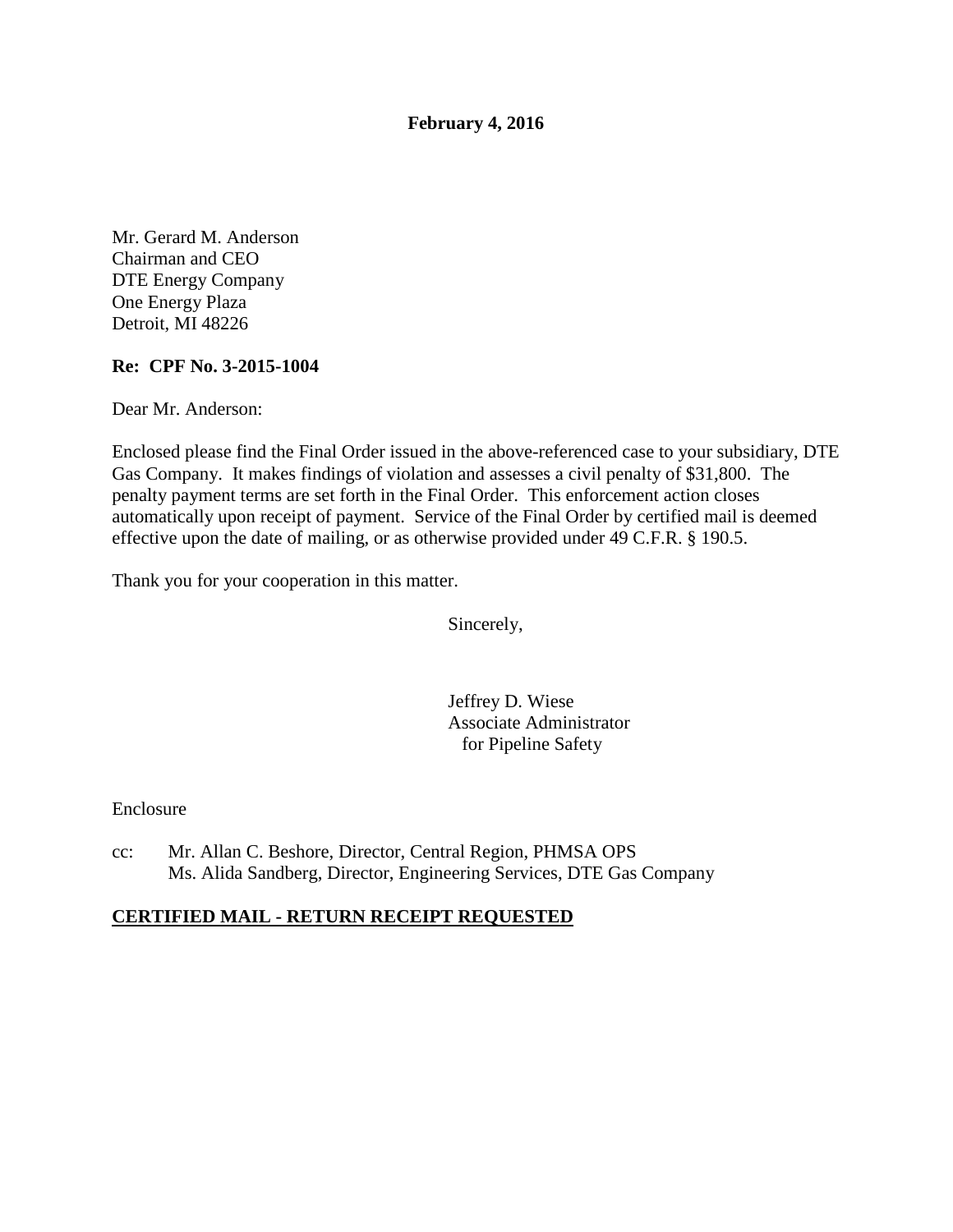#### **U.S. DEPARTMENT OF TRANSPORTATION PIPELINE AND HAZARDOUS MATERIALS SAFETY ADMINISTRATION OFFICE OF PIPELINE SAFETY WASHINGTON, D.C. 20590**

| In the Matter of                                        |  |
|---------------------------------------------------------|--|
| DTE Gas Company,<br>a subsidiary of DTE Energy Company, |  |
| Respondent.                                             |  |

 $\overline{a}$ 

**\_\_\_\_\_\_\_\_\_\_\_\_\_\_\_\_\_\_\_\_\_\_\_\_\_\_\_\_\_\_\_\_\_\_\_\_** 

**DTE Gas Company, ) CPF No. 3-2015-1004**

#### **FINAL ORDER**

Between December 1 and 5, 2014, pursuant to 49 U.S.C. § 60117, representatives of the Michigan Public Service Commission (MIPSC), as interstate agent for the Pipeline and Hazardous Materials Safety Administration (PHMSA), Office of Pipeline Safety (OPS), conducted an on-site pipeline safety inspection of the facilities and records of DTE Gas Company (DTE or Respondent) for the company's Vector/DTE Pipeline (Subject Pipeline) in Michigan. Respondent is a subsidiary of DTE Energy Company and is engaged in the purchase, storage, transmission, distribution, and sale of natural gas to approximately 1.2 million customers in Michigan. $<sup>1</sup>$ </sup>

As a result of the inspection, the Director, Central Region, OPS (Director), issued to Respondent, by letter dated May 11, 2015, a Notice of Probable Violation and Proposed Civil Penalty (Notice), which also included a warning pursuant to 49 C.F.R. § 190.205. In accordance with 49 C.F.R. § 190.207, the Notice proposed finding that DTE had violated 49 C.F.R. §§ 192.465, 192.709, and 192.921 and proposed assessing a civil penalty of \$31,800 for the alleged violations. The warning item required no further action, but warned the operator to correct the probable violation or face potential future enforcement action.

DTE responded to the Notice by letter dated June 11, 2015 (Response). The company did not contest the allegations of violation but provided an explanation of its actions and requested that the proposed civil penalty be reduced. Respondent did not request a hearing and therefore has waived its right to one.

<sup>&</sup>lt;sup>1</sup> DTE Energy Company, website, available at https://dteenergy.mediaroom.com/index.php?s=26823 (last accessed December 23, 2015).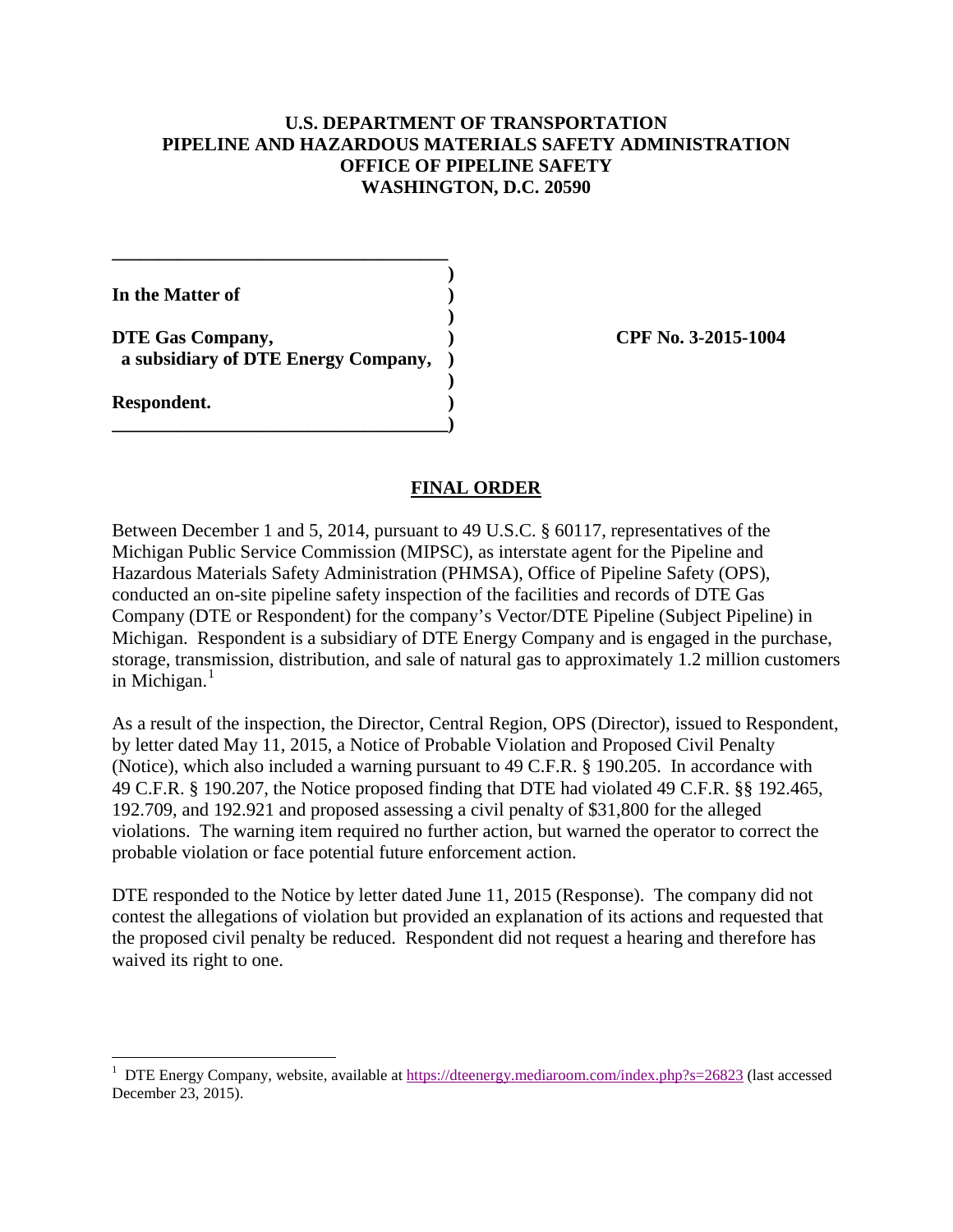# **FINDINGS OF VIOLATION**

In its Response, DTE did not contest the allegations in the Notice that it violated 49 C.F.R. Part 192, as follows:

**Item 1:** The Notice alleged that Respondent violated 49 C.F.R. § 192.465, which states, in relevant part:

#### **§ 192.465 External corrosion control: Monitoring.**

(a) Each pipeline that is under cathodic protection must be tested at least once each calendar year, but with intervals not exceeding 15 months, to determine whether the cathodic protection meets the requirements of  $$192.463...$ 

(d) Each operator shall take prompt remedial action to correct any deficiencies indicated by the monitoring.

The Notice alleged that Respondent violated 49 C.F.R. § 192.465(d) by failing to take prompt remedial action when external corrosion control monitoring indicated two deficiencies. Specifically, the Notice alleged that DTE found broken wires for Test Points 109 and 109.5 at a foreign-line crossing on November 24, 2010, but that DTE's records indicated the company did not take remedial action on the broken wires in 2011 or 2012. DTE's October 25, 2013 monitoring records showed that the broken wires had been repaired. According to PHMSA's Pipeline Violation Safety Report dated May 11, 2015 (Violation Report), Respondent provided no other records demonstrating that the test points had been repaired prior to October 25, 2013.<sup>2</sup> DTE made certain arguments relating to the penalty amount that are discussed in the "Assessment of Penalty" section below.

Accordingly, based upon a review of all of the evidence, I find that Respondent violated 49 C.F.R. § 192.465(d) by failing to take prompt remedial action to correct two deficiencies indicated by external corrosion control monitoring.

**Item 2:** The Notice alleged that Respondent violated 49 C.F.R. § 192.709, which states, in relevant part:

# **§ 192.709 Transmission lines: Record keeping.**

Each operator shall maintain the following records for transmission lines for the periods specified:

 $(a) \ldots$ 

(c) A record of each patrol, survey, inspection, and test required by subparts L and M of this part must be retained for at least 5 years or until the next patrol, survey, inspection, or test is completed, whichever is longer.

The Notice alleged that Respondent violated 49 C.F.R. § 192.709(c) by failing to retain

 $\overline{a}$ <sup>2</sup> Violation Report, at 4.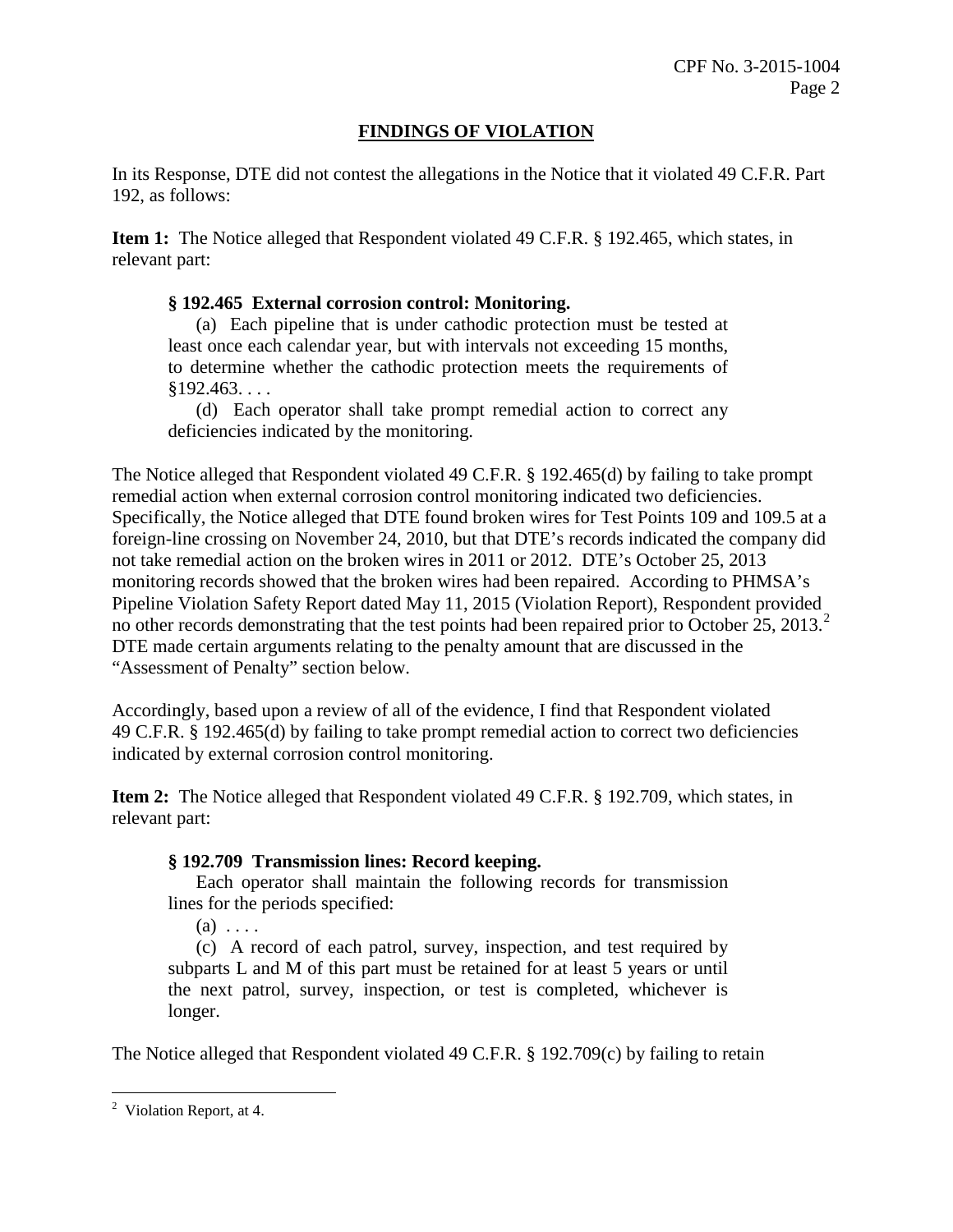inspection records from 2010, 2011, and 2012 for the Operator/Monitor regulators located at the Belle River Station on the Subject Pipeline. Specifically, the Notice alleged that DTE's 2010 annual report showed DTE as the operator of the Subject Pipeline in 2010 but that DTE personnel indicated that the inspections for these facilities were probably done but they had no records of the inspections. The Violation Report alleged that Respondent provided PHMSA with inspection records for 2013 and 2014, but that no records for the Belle River Station Operator/Monitor regulators existed for earlier years.<sup>3</sup>

Accordingly, based upon a review of all of the evidence, I find that Respondent violated 49 C.F.R. § 192.709(c) by failing to provide inspection reports from 2010, 2011, and 2012 for the Belle River Station Operator/Monitor regulators.

These findings of violation will be considered prior offenses in any subsequent enforcement action taken against Respondent.

# **ASSESSMENT OF PENALTY**

Under 49 U.S.C. § 60122, Respondent is subject to an administrative civil penalty not to exceed \$200,000 per violation for each day of the violation, up to a maximum of \$2,000,000 for any related series of violations.<sup>4</sup> In determining the amount of a civil penalty under 49 U.S.C. § 60122 and 49 C.F.R. § 190.225, I must consider the following criteria: the nature, circumstances, and gravity of the violation, including adverse impact on the environment; the degree of Respondent's culpability; the history of Respondent's prior offenses; and any effect that the penalty may have on its ability to continue doing business; and the good faith of Respondent in attempting to comply with the pipeline safety regulations. In addition, I may consider the economic benefit gained from the violation without any reduction because of subsequent damages, and such other matters as justice may require. The Notice proposed a total civil penalty of \$31,800 for the violations cited above.

**Item 1:** The Notice proposed a civil penalty of \$18,900 for Respondent's violation of 49 C.F.R. § 192.465(d), for failing to take prompt remedial action to correct two test-point deficiencies indicated by external corrosion control monitoring. Respondent did not contest the proposed violation but argued that the proposed penalty should be reduced. Respondent noted, in its Response, that the operator of the foreign line converted its corrosion protection system from an impressed-current cathodic protection system using rectifiers to a sacrificial anode system. Respondent argued that the foreign line's sacrificial anode system did not generate enough electric current to cause interference with the Subject Pipeline's corrosion control system. Respondent further argued that additional testing had demonstrated sufficient cathodic protection of the Subject Pipeline.

<sup>&</sup>lt;sup>3</sup> Violation Report at 11.

<sup>&</sup>lt;sup>4</sup> The Pipeline Safety, Regulatory Certainty, and Job Creation Act of 2011, Pub. L. No. 112-90, § 2(a)(1), 125 Stat. 1904, January 3, 2012, increased the civil penalty liability for violating a pipeline safety standard to \$200,000 per violation for each day of the violation, up to a maximum of \$2,000,000 for any related series of violations.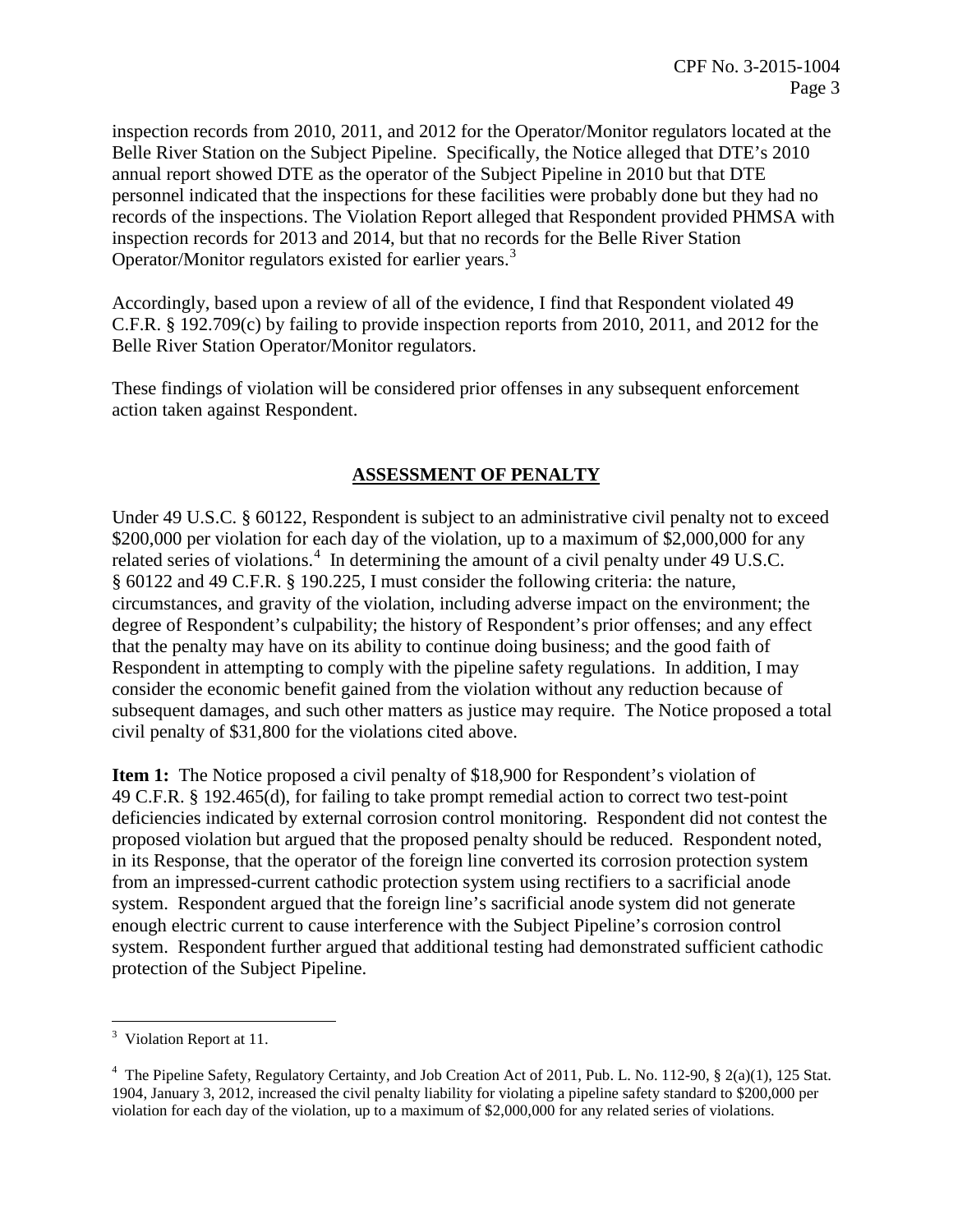Regardless of Respondent's allegations concerning the lack of interference with or sufficiency of the Subject Pipeline's corrosion control system, DTE designated Test Points 109 and 109.5 as test points to ensure adequate cathodic protection of the Subject Pipeline and monitor interference. Those purposes cannot be accomplished if the test points are not remediated. DTE should have repaired the test points after discovering the deficiencies on November 24, 2010, but failed to do so until October 25, 2013.

I find that Respondent has not demonstrated any circumstances justifying a reduction in the civil penalty. Accordingly, having reviewed the record and considered the assessment criteria, I assess Respondent a civil penalty of \$18,900 for violation of 49 C.F.R. § 192.465(d).

**Item 2:** The Notice proposed a civil penalty of \$12,900 for Respondent's violation of 49 C.F.R. § 192.709(c), for failing to retain inspection reports from 2010, 2011, and 2012 for the Belle River Station Operator/Monitor regulators. Respondent did not contest the proposed violation but presented allegations in support of a reduction in the proposed penalty. The Notice further alleged that DTE's inspection reports failed to document whether Valve F5 was operated in 2010 and whether Valve F11 was operated in 2012. The Violation Report did not allege a violation of 49 C.F.R. Part 192 for the failure to document operation of the valves and the Notice did not assess a civil penalty based on records of valve operation. Rather, the proposed civil penalty for Item 2 was based entirely on Respondent's failure to provide 2010, 2011, and 2012 inspection records for the Belle River Station Operator/Monitor regulators.

Respondent did not contest these findings of violation but noted that Valve F11 is located on a pig receiver. In its Response, Respondent contended that valves located on pig receivers are not considered useful in the event of a pipeline emergency and, accordingly, requested that OPS consider the lack of a routine operational check of Valve F11 to be optional under 49 C.F.R. § 192.745. In the instant case, the Notice did not assess a civil penalty based on Respondent's records of valve operation. The penalty in Item 2 is based entirely on the failure to retain inspection records for the Belle River Station Operator/Monitor regulators. Consequently, the Response, as it pertains to Valve F11, does not justify a reduction in the proposed civil penalty and is not further addressed.<sup>5</sup>

I find that Respondent's failure to comply with a clearly applicable standard provides no reason to adjust the penalty for diminished culpability or good faith. DTE, a large distribution and transmission pipeline operator, is well aware of applicable regulations and the importance of maintaining inspection records to verify compliance work. Accordingly, having reviewed the record and considered the assessment criteria, I assess Respondent a civil penalty of \$12,900 for

 $\overline{a}$ 

<sup>&</sup>lt;sup>5</sup> The Response also alleged that DTE received a Notice of Probable Non-Compliance (MIPSC Notice) from MIPSC in 2012, which resulted in DTE's implementation of a system to track inspections and maintain recoverable records of the inspections in the future. Respondent contended that its compliance with the MIPSC Notice effectively mitigated the pipeline safety issues addressed in Item 2 of the Notice. Respondent subsequently opined that Item 2 of the Notice—DTE's failure to provide inspection records from 2010, 2011, and 2012—constituted a second citation for the same conduct. Respondent did not provide any evidence that the MIPSC Notice addressed the same failure to produce inspection records for the Belle River Station Operator/Monitor regulators and did not provide further support for amendment of the findings in Item 2. Similarly, Respondent provides no support for the assertion that compliance with the MIPSC Notice precludes OPS from finding a violation and issuing a civil penalty for the failure to produce inspection records.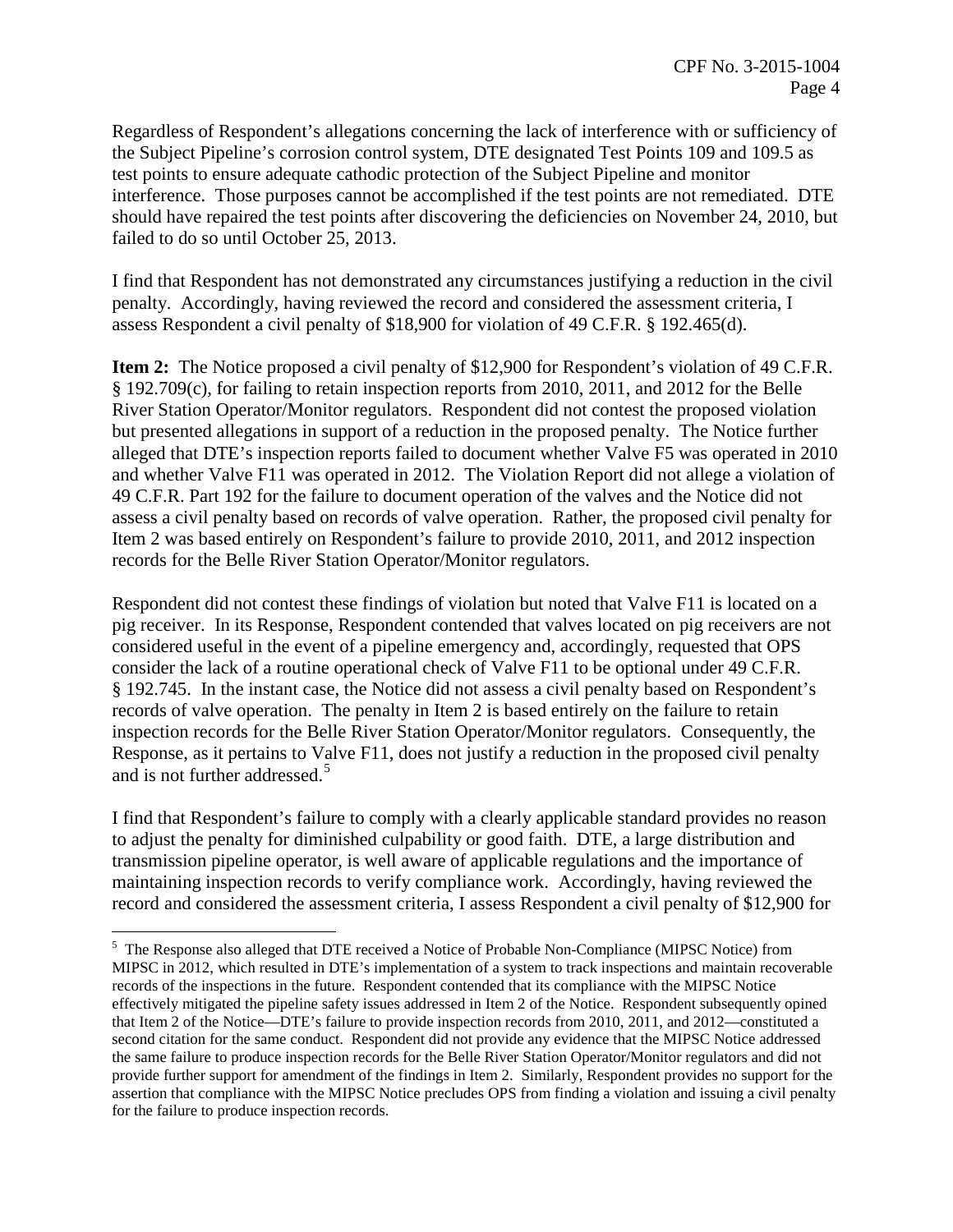violation of 49 C.F.R. § 192.709(c).

In summary, having reviewed the record and considered the assessment criteria for each of the Items cited above, I assess Respondent a total civil penalty of **\$31,800**.

Payment of the civil penalty must be made within 20 days of service. Federal regulations (49 C.F.R. § 89.21(b)(3)) require such payment to be made by wire transfer through the Federal Reserve Communications System (Fedwire), to the account of the U.S. Treasury. Detailed instructions are contained in the enclosure. Questions concerning wire transfers should be directed to: Financial Operations Division (AMK-325), Federal Aviation Administration, Mike Monroney Aeronautical Center, P.O. Box 269039, Oklahoma City, Oklahoma 73125. The Financial Operations Division telephone number is (405) 954-8845.

Failure to pay the \$31,800 civil penalty will result in accrual of interest at the current annual rate in accordance with 31 U.S.C. § 3717, 31 C.F.R. § 901.9 and 49 C.F.R. § 89.23. Pursuant to those same authorities, a late penalty charge of six percent (6%) per annum will be charged if payment is not made within 110 days of service. Furthermore, failure to pay the civil penalty may result in referral of the matter to the Attorney General for appropriate action in a district court of the United States.

# **WARNING ITEM**

With respect to Item 3, the Notice alleged a probable violation of Part 192 but did not propose a civil penalty or compliance order for the item. Therefore, this is considered to be a warning item. The warning was for:

49 C.F.R. § 192.921(a)(1) **(Item 3)** ─ Respondent's alleged use of an ILI tool at a speed outside of the tool's recommended design parameters, in violation of ASME/ANSI B31.8S Section 6.2.5(b)(5).

DTE presented information in its Response showing that it had taken certain actions to address the cited item. If OPS finds a violation of this provision in a subsequent inspection, Respondent may be subject to future enforcement action.

Under 49 C.F.R. § 190.243, Respondent has the right to submit a Petition for Reconsideration of this Final Order. The petition must be sent to: Associate Administrator, Office of Pipeline Safety, PHMSA, 1200 New Jersey Avenue, SE, East Building, 2<sup>nd</sup> Floor, Washington, DC 20590, with a copy sent to the Office of Chief Counsel, PHMSA, at the same address. PHMSA will accept petitions received no later than 20 days after receipt of service of the Final Order by the Respondent, provided they contain a brief statement of the issue(s) and meet all other requirements of 49 C.F.R. § 190.243. The filing of a petition automatically stays the payment of any civil penalty assessed but does not stay any other provisions of the Final Order, including any required corrective actions. If Respondent submits payment of the civil penalty, the Final Order becomes the final administrative decision and the right to petition for reconsideration is waived.